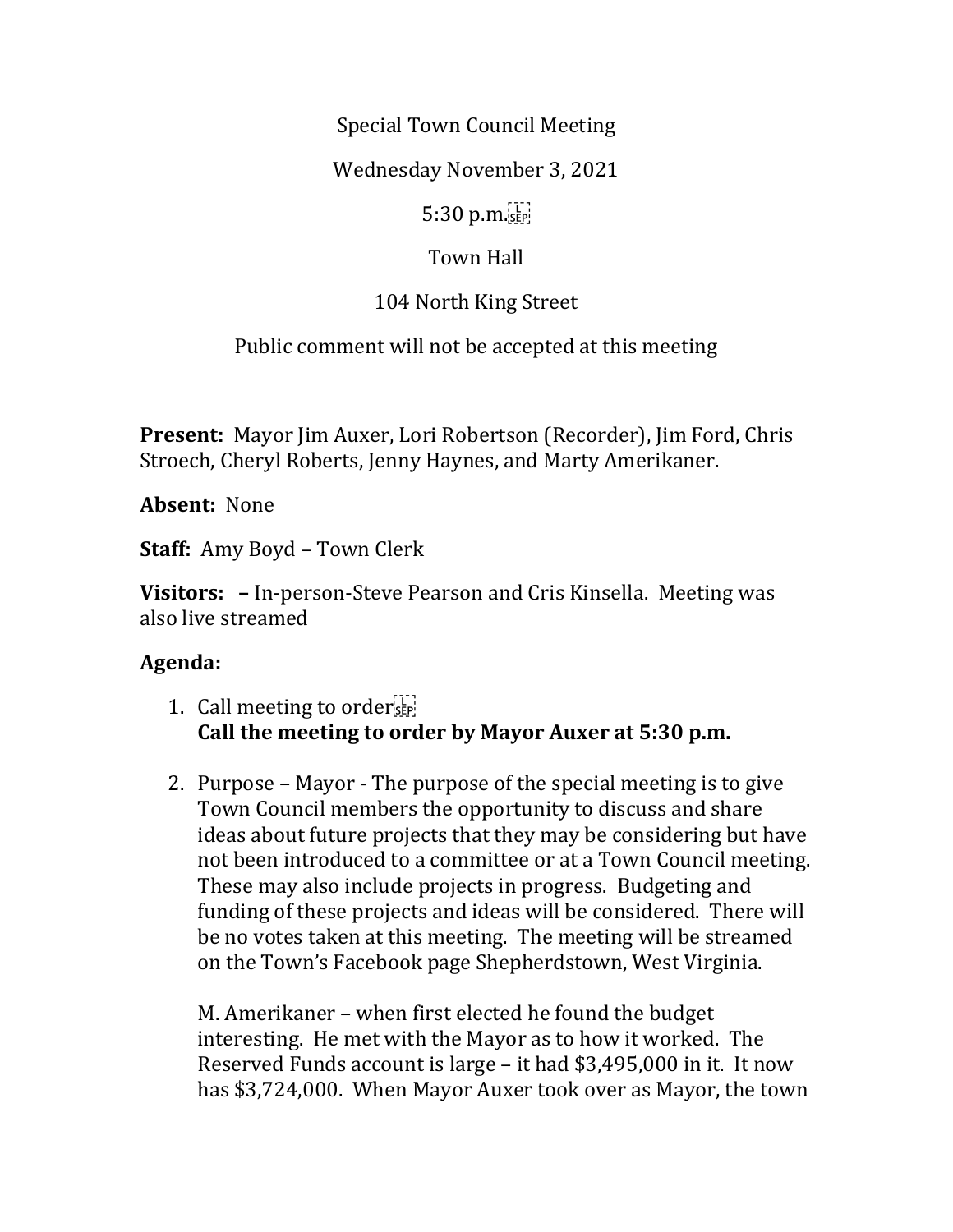was broke and he commends the Mayor for keeping us solvent. What kinds of projects would be a good use for these Reserve Funds? He handed out a Theory VS Practice informational sheet that didn't specify a universally accepted amount. It did state that 5-25% could be held back of annual operating expenditures.

L. Robertson – noted that at a 5-8% hold back rate that would be \$97K-155K. One of our garbage trucks can costs upwards of \$60- 70K. The overtime we pay to keep our streets freed up from a heavy snowfall is a lot. Those two things alone could eat up ½ of the 5-8% reserve.

Mayor – when we went through COVID, we didn't have to lay anyone off. Our reserve funds helped keep us afloat. The projects that are current or potential all require manpower to keep them alive. The issue, currently, in the past, and possibly in the future, is the lack of people doing the work required to move these projects along.

J. Ford – Some towns can rely on more property taxes, income taxes, and 1% sales taxes than Shepherdstown. Video lottery has dropped considerably and can even go away. We need to keep a lot in the bank to cover underlying expenses. Any ideas for projects can be brought up to town council, do the work, and those ideas can then go to Finance.

Good uses of funds have been the Streetscape project, the new Town Hall and the serious upkeep for the Entler.

Mayor – the town lost \$700,000 during the pandemic. We are lucky, as we have no debt. When we need  $x/y/$  or z fixed, we do it, because we can. We can figure out the matching funds for grants, etc.

L. Robertson – the first grant for the bike path was in 2009 and was denied. We applied again in 2014 and were accepted. We have applied for several more grants since then, some awarded, others not. We were recently turned down for a large grant, but the Mayor and I are applying for another this week and next. Matt Mullenax from Metropolitan Planning and I have been at this for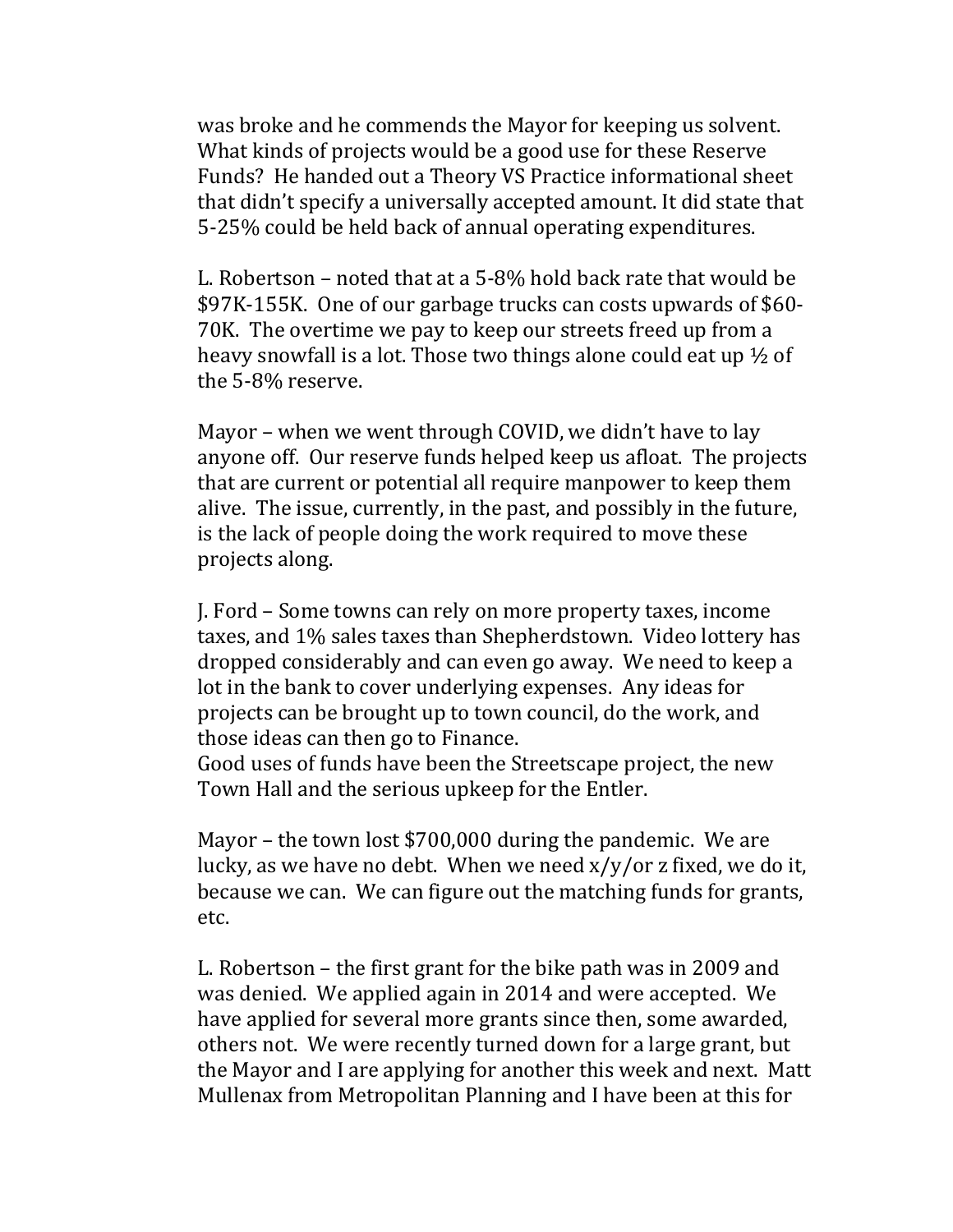years. I have lost members of the Advisory Board from people moving on, relocating, delays in the project itself, etc. Matt, the Mayor and I have kept it alive over the years. Projects like this take a lot of feet on the ground doing the work. We have exhausted all avenues at getting the remaining match due.

C. Stroech – where do we want to see us in 5-10 years? Some funding will go away. He thinks the bike path is a good example.

Mayor – a document was sent to him recently regarding the bike path from the Department of Highways to sign and send a check in the amount of \$200,000. This will get us to breaking ground status. It could be sent to Finance and to the December Council meeting to request the funds. There is no decision being made tonight for the bike path using the surplus. We will continue to seek more funding from other sources.

C. Stroech – another idea is a common area in the center of town or utilizing one of our parks. The idea is to explore options. The town would have to own the property of the common area. The available grant requires us to be shovel- ready. That means a consultant would be needed to advise us on an appropriate location and engineering completed. A common area could include picnic tables, a stage, benches, etc. He would like to have a committee for this and we can apply each year. A possible good use of the reserve funds could be for a consultant for this project. The grant committee has had some listening sessions about what is wanted/needed in town. He is working on a memo summarizing those sessions.

C. Roberts – there is an idea for a nice path through Cullison Park using a material called Flexipave that the quote received is \$100,000. The project could be done in phases and might be a good use of the reserve funds.

C. Stroech – this is a good project for the grant committee to take a look at.

M. Amerikaner – there has to be a point person on all of these projects.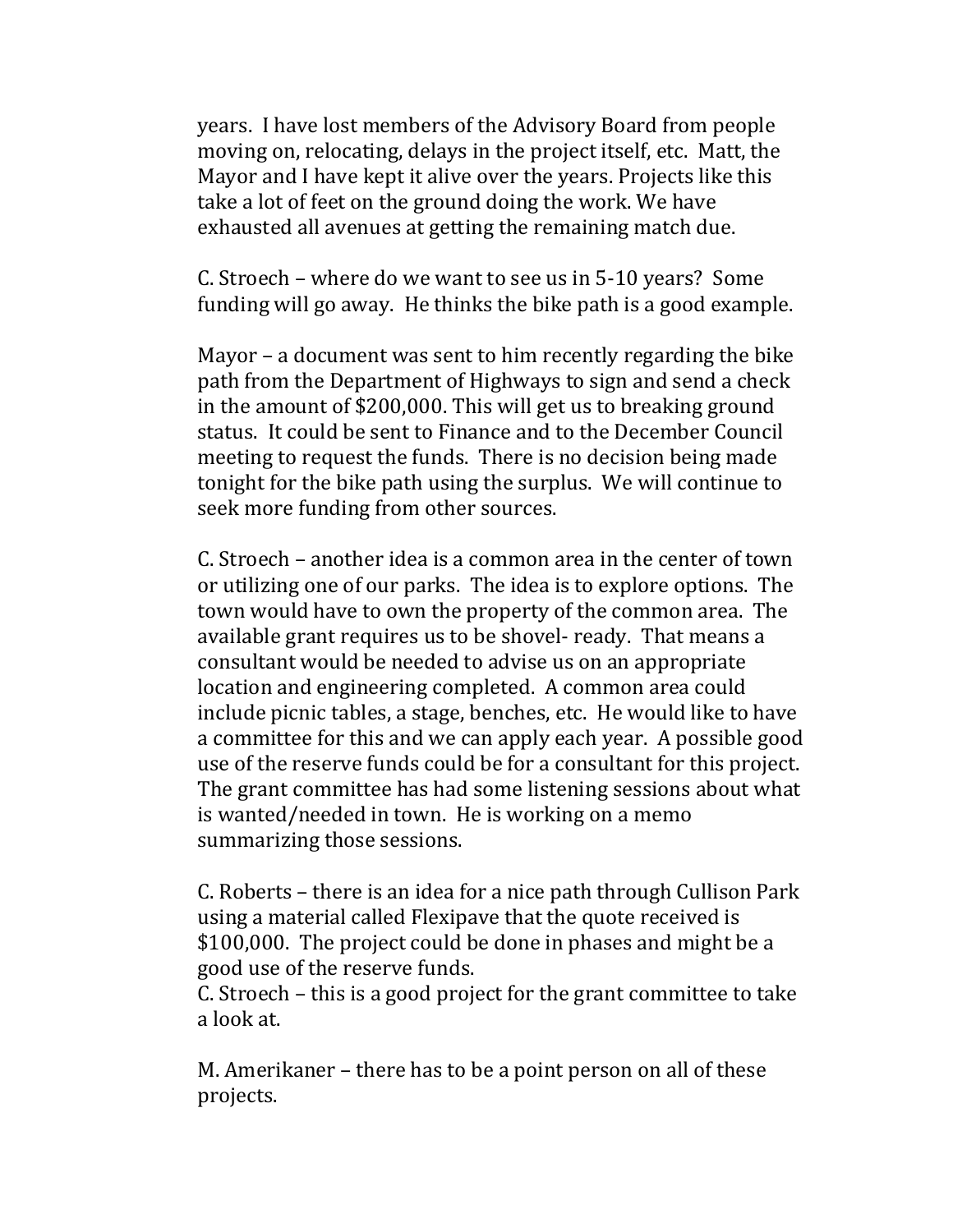Mayor – correct. We currently maintain our Tree City status, we have a town gardener for the upkeep of the beds along German/King and Princess Streets, and we keep are streets clean. Hiring consultants are great ideas for these projects, but we need people to find them, interview them and have a process in place to choose them. Right now we need help at the Welcome Center and helping Jenny with Christmas in Shepherdstown.

J. Ford – annexation should be at the forefront as well. Residential annexation is nice, as we would get a small amount in property tax revenue. However, the 1% sales tax would be hugely beneficial to town if we could annex the larger businesses outside of town. Those resident and businesses would have to want to annex in

Mayor – there have been in discussions. Letters were sent to the owners of the commercial properties – some responded, some did not.

J. Ford – video lottery revenue used to be approximately \$600K a year – no longer is it that, and it's declining. It has gone down \$300K. The 1% sales tax helped make up for that loss. Annexing commercial property would be good for us.

The Mayor suggested placing Future Funding Projects on the Town Council agenda. He suggested that each member give some brief wish list items.

J. Haynes – sidewalks

J. Ford – fiber optics in town, putting the utility lines in the alleys and off of German Street

M. Amerikaner – promote climate sensitivity, solar placement facing German St.

L. Robertson – possible diagonal parking on German St.

C. Roberts – to pursue comments/suggestions for Parks, and amphitheater, etc.

C. Stroech – parking for employees –a possible mini-bus to transport from a remote SU lot.